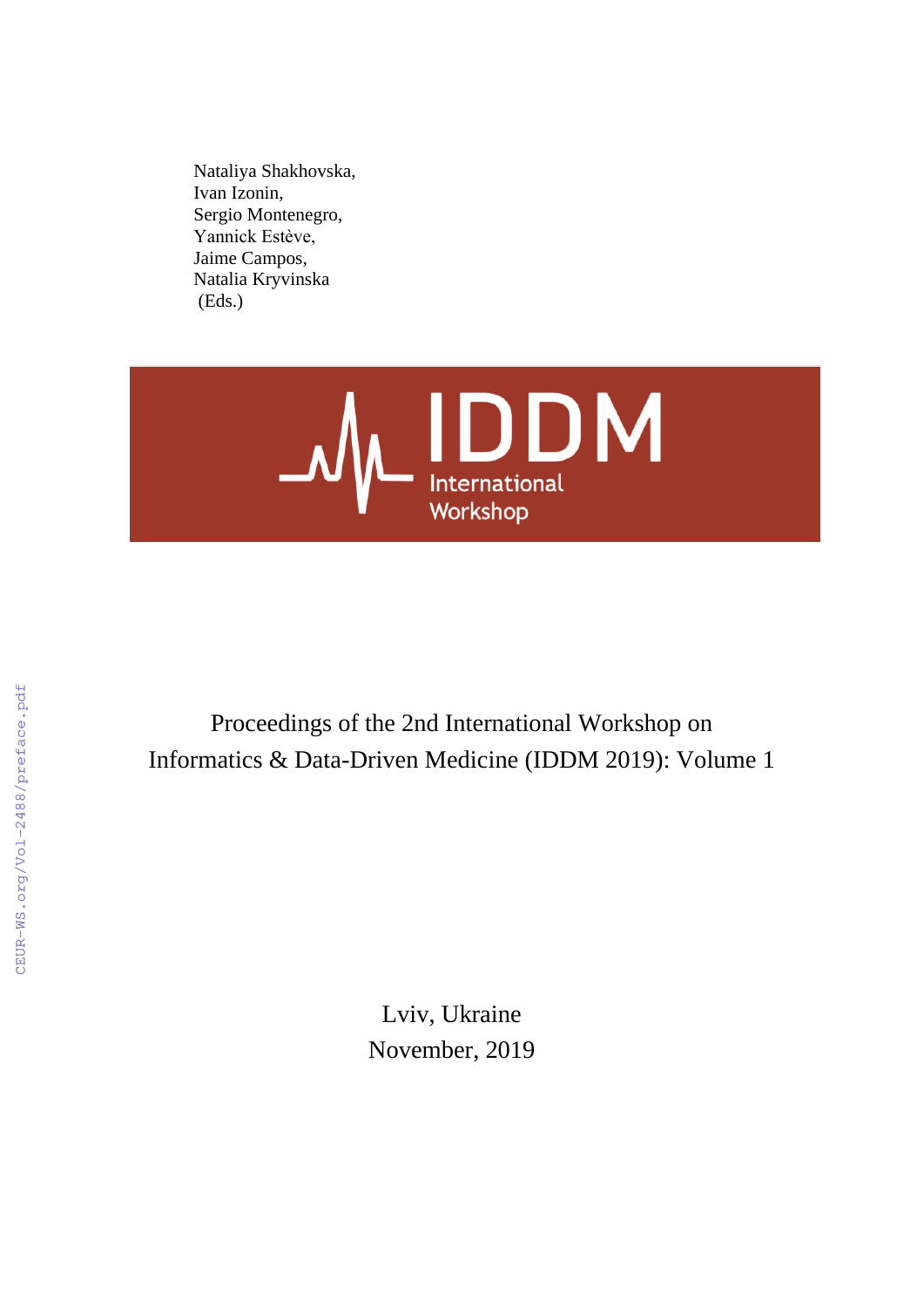Shakhovska N., Izonin I., Montenegro S., Estève Y., Campos J., Kryvinska N., (Eds.): The 2<sup>nd</sup> International Workshop on Informatics & Data-Driven Medicine (*IDDM 2019*): Volume 1. Lviv, Ukraine, November 11-13, 2019, CEUR-WS.org, online

This volume represents the proceedings of the Workshop, with Posters and Demonstrations track, of the 2nd International Workshop on Informatics & Data-Driven Medicine, held in Lviv, Ukraine, in November, 2019. It comprises 33 contributed papers that were carefully peer-reviewed and selected from 67 submissions.

> Copyright © 2019 for the individual papers by the papers' authors. Copyright © 2019 for the volume as a collection by its editors. This volume and its papers are published under the Creative Commons License Attribution 4.0 International (CC BY 4.0).